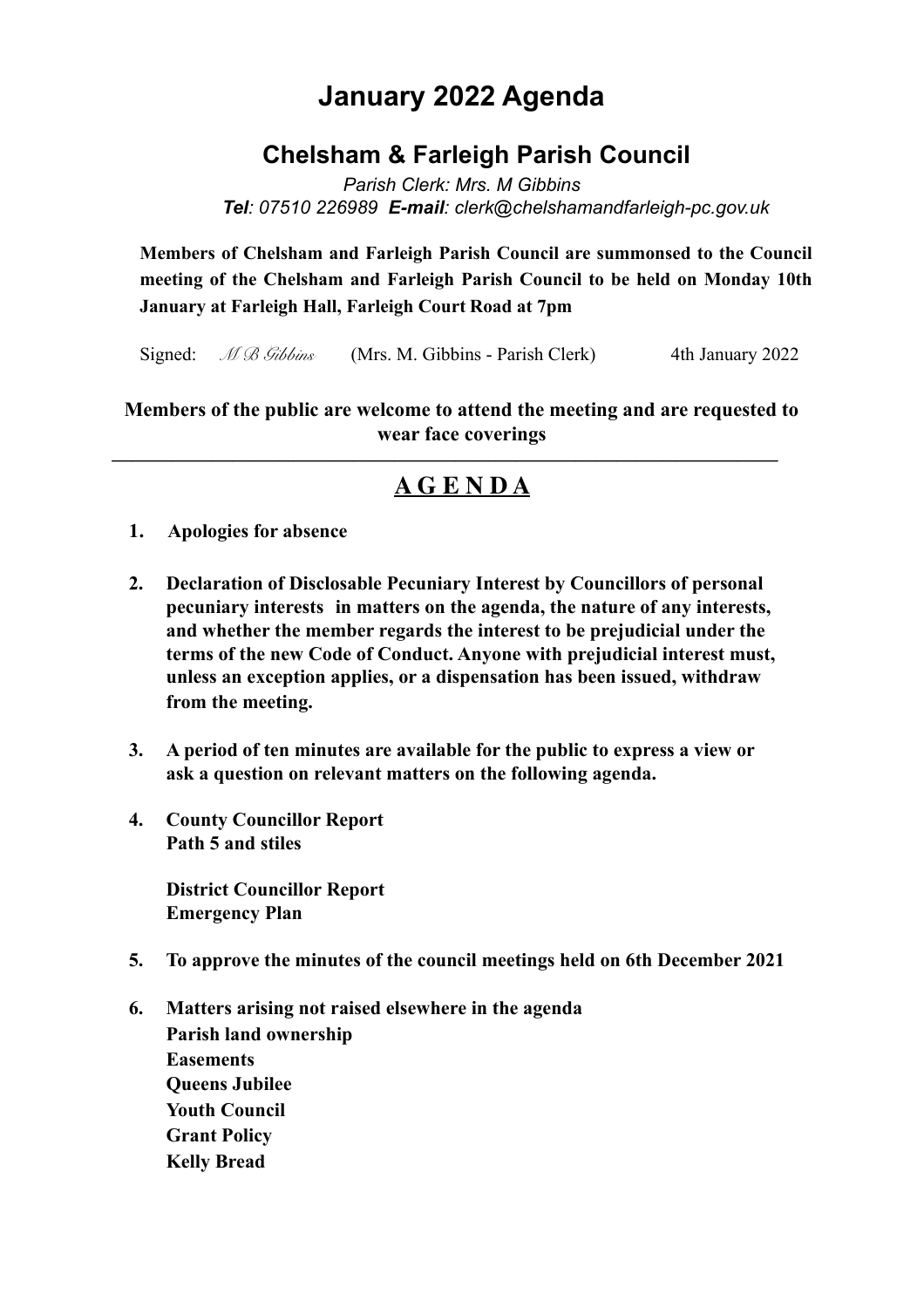- **7. Highview Enforcement notice update**
- **8. Councillor Surgeries: Saturday 5th February 2022 Saturday 5th March 2022 Saturday 2nd April 2022**
- **9. Christmas on the Common feedback Chelsham & Farleigh Events Team**
- **10. AONB/AGLV draft to councillors and Clerk by 6th January 2022 deadline for submission 31st January 2022 to consulting body**
- **11. Commons**
- **12. 12.1 Planning Working Group**

#### **12.2 TA/2021/2026**

 **Erection of 2 porches (Application for a Certificate of Lawful Development for a Proposed Use of Development. North Lodge, Church Lane, Chelsham, Warlingham CR6 9PG Comments until: 24/12/2021 Decision date: 14/01/22** 

#### **12.3 TA/2021/2025**

 **Proposed single storey side extension North Lodge, Church Lane, Chelsham, Warlingham CR6 9PG Comments until: 02/01/22 Decision date: 25/01/22** 

#### **12.4 TA/2021/1682**

 **Retrospective change of use of the land and buildings for car sales. (Retrospective) (Amended Application Form). Layout plan showing parking spaces submitted 06/12/21 and noise report submitted 09/12/21 Allesley Farm, Farleigh Road, Warlingham CR6 9PE Comments until: 18/11/21 Decision date: 08/02/22** 

#### **12.5 TA/2021/2074**

 **Erection of single storey rear and infill extensions and front dormers windows in front roof slope.** 

 **Sequoia Manor, 9 West Parkside, Chelsham, Warlingham CR6 9PT Comments until: 08/01/22 Decision date: 24/02/22** 

**13. Finance -** 

 **i) Approval of additional hours worked by Clerk**